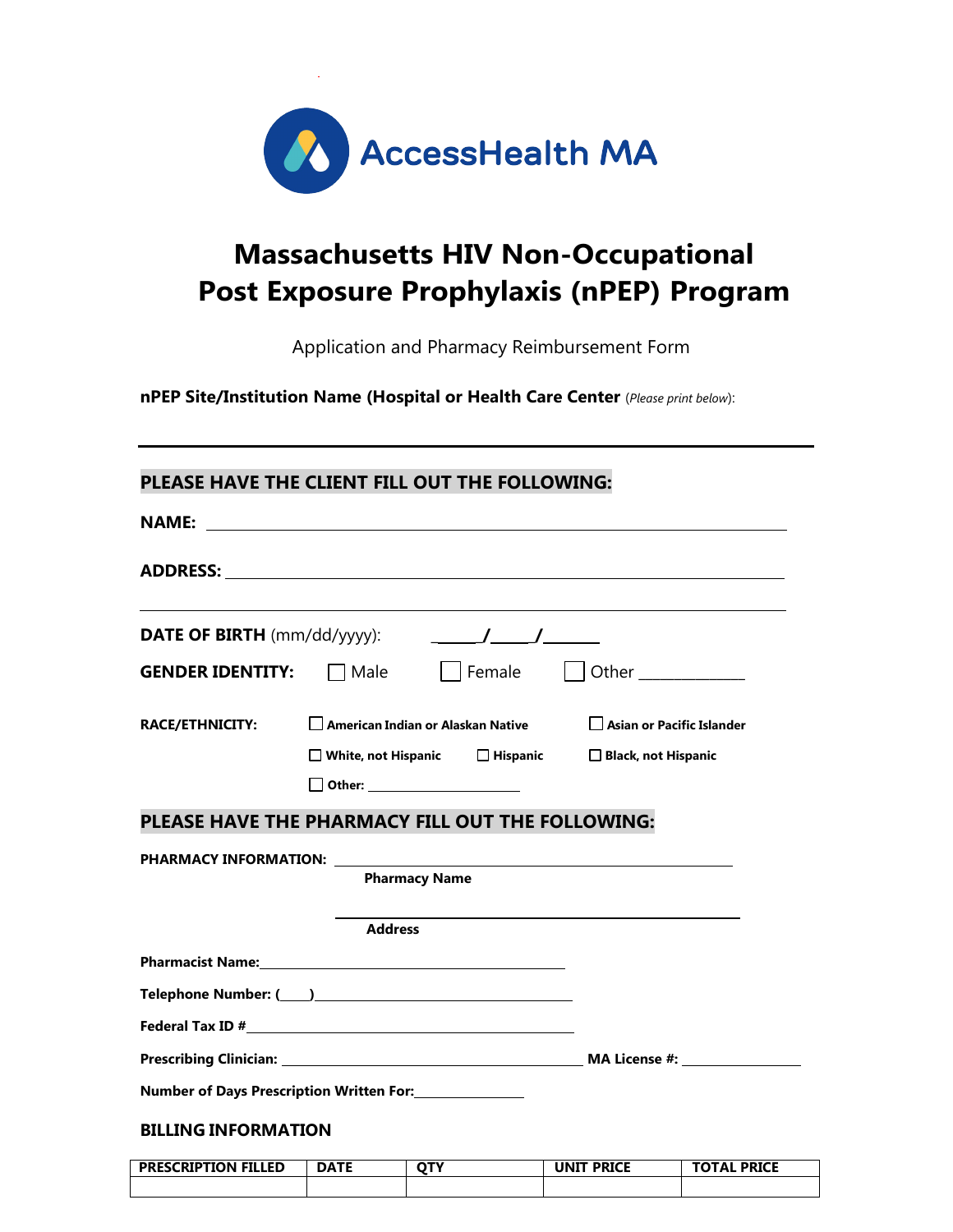*PLEASE ATTACH A COPY OF THE PRESCRIPTION TO THIS FORM*

**This reimbursement form will be honored only for HIV antiretroviral prophylaxis for patients who lack prescription coverage for these medications.**

*NOTE: Please have patient sign the attached Confidentiality and Consent statement*